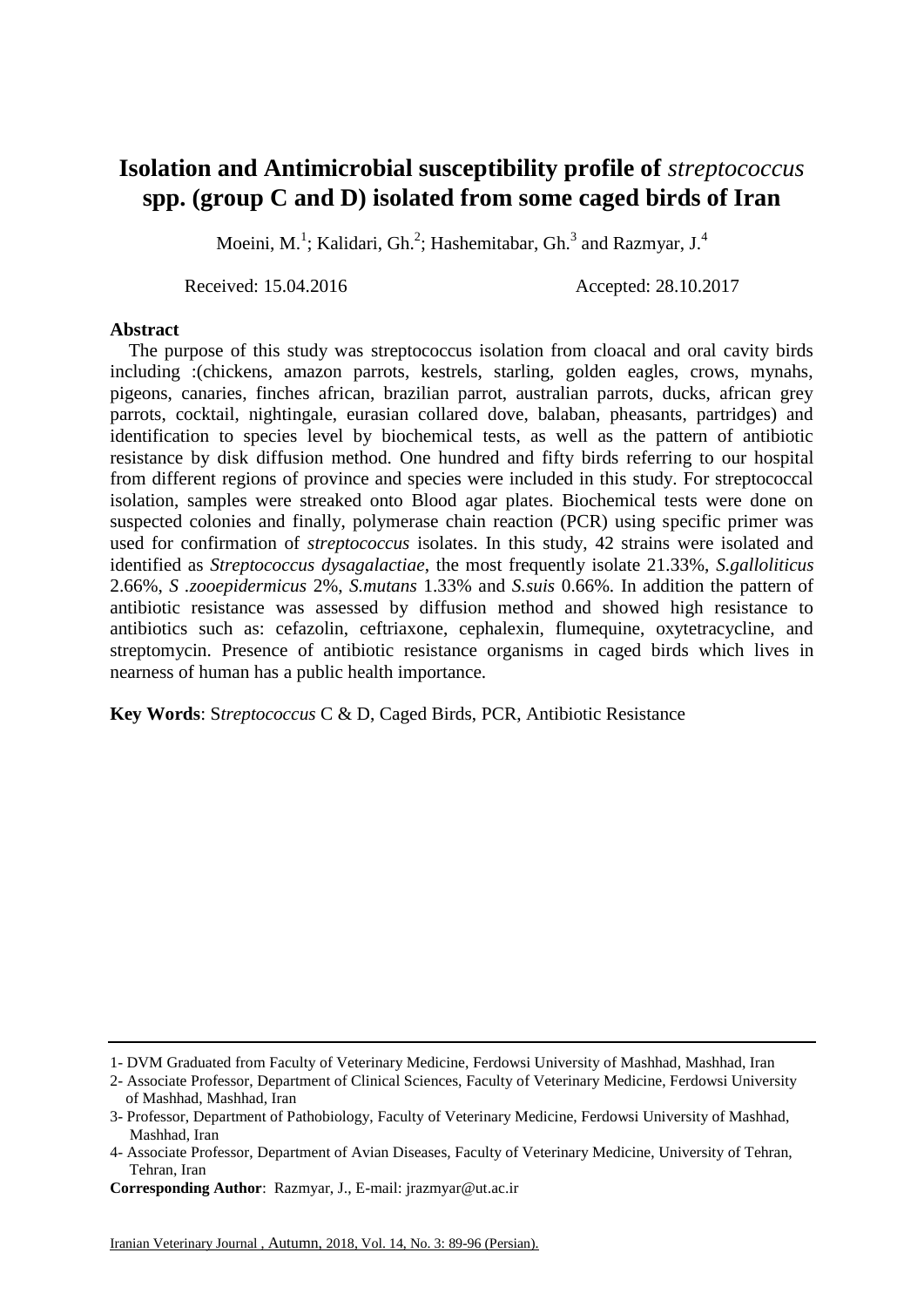## **Refrencses**

- Balter, S.; Benin, A.; Pinto, S.W.; Teixeira, L.M.; Alvim, G.G.; Luna, E. et al. (2000). Epidemic nephritis in Nova Serrana, Brazil. Lancet. 355 (9217): 1776-80.
- Acha, P.N. and Szyfres, B. (2003). (Pan American Health Organization [PAHO]). Zoonoses and communicable diseases common to man and animals. Volume 1. Bacterioses and mycoses. 3rd ed. Washington DC: PAHO; Scientific and Technical Publication No. 580. Streptococcosis, Pp: 257-265.
- Barnham, M.; Ljunggren, A.; McIntyre, M. (1987). Human infection with *Streptococcus zooepidemicus* (Lancefield group C): three case reports. Epidemiology and Infection, 98(2): 183-190.
- Benina, D.M.; Bidovec, N.A. and Zorman-Rojs, O. (2005). Transfer of maternal immunoglobulins and antibodies to *Mycoplasma gallisepticum* and *Mycoplasma synoviae* to the allantoic and amniotic fluid of chicken embryos. Avian Pathology, 34(6): 463-472.
- Bisgaard, M.; Bojesen, A.M.; Petersen, M.R. and Christensen, H.A. (2012). Major outbreak of *Streptococcus equi subsp.* Avian Diseases, 56: 561-566.
- Burch, D. (2005). Problems of antibiotic resistance in the United Kingdom. In Practice, 27: 37-43.
- Chadfield, M.S.; Christensen, J.P.; Christensen, H. and Bisgaard, M. (2004). Characterization of streptococci and enterococci associated with septicaemia in broiler parents with high prevalence of endocardtitis. Avian Pathology, 33(6): 610-617.
- CLSI. (2013). Performance Standards for Antimicrobial Disk and Dilution Susceptibility Tests for Bacteria isolated from Animal; Approved standard- fourth Edition. CLSI document Vet01-A4. Wayne, PA: Clinical and Laboratory Standards Institute, 33(7): 20.
- Guardabassi, L.; Schwarz, S. and Lloyd, D.H. (2004). Pet animals as reservoirs of antimicrobial-resistant bacteria. Journal Antimicrobial Chemotherapy, 54(2): 321-332.
- Hakimiha, N.; Khoei, F.; Bahador, A. and Fekrazad, R. (2014). The susceptibility of *Streptococcus mutans* to antibacterial photodynamic therapy: a comparison of two different photosensitizers and light sources. Journal of Applied Oral Science, 22(2): 80-4.
- Hardie, J.M. and Whiley, R.A. (1997). Classification and overview of the genera *Streptococcus* and *Enterococcus*. Journal of Applied Microbiology Symposium Supplement, 83: 1S-11S.
- Hassan, H. (2014). *Streptococcus gallolyticus* infection in pigeons: pathogenicity and antibiotic susceptibility. Assiut Veterinary Medical Journal, 60(143): 133-141.
- Knudtson, L.M. and Hartman, P.A. (1992). Routine procedures for isolation and identification of enterococci and fecal streptococci. Applied Environmental Microbiology, 58: 3027-3031.
- [Pan,](http://www.ncbi.nlm.nih.gov/pubmed/?term=Pan%20Q%5BAuthor%5D&cauthor=true&cauthor_uid=23397838) Q.; [Liu,](http://www.ncbi.nlm.nih.gov/pubmed/?term=Liu%20A%5BAuthor%5D&cauthor=true&cauthor_uid=23397838) A. and [He, C.](http://www.ncbi.nlm.nih.gov/pubmed/?term=He%20C%5BAuthor%5D&cauthor=true&cauthor_uid=23397838) (2012). Co-infection of Ornithobacterium rhinotracheale with *Streptococcus zooepidemicus* in chickens. Avian Diseases, 56(4): 680-684.
- Picard, F.J.; Ke, D.; Boudreau, D.K.; Boissinot, M.; Huletsky, A.; Richard, D. et al. (2004). Use of *tuf* sequences for genus-specific PCR detection and phylogenetic analysis of 28 streptococcal species. Journal of Clinnical Microbiology, 42: 3686-95.
- Rasmussen, C.D.; Haugaard, M.M.; Petersen, M.R.; Nielsen, J.M.; Pedersen, H.G. and Bojesen, A.M. (2013). *Streptococcus equi* subsp*. Zooepidemicus* isolates from equine infectious endometritis belong to a distinct genetic group. Veterinary Research, 44(1): 26.
- Saif, Y.M. (2008). Diseases of Poultry. 12<sup>th</sup> ed. Wiley-Blackwell, P: 891.
- Salehi, M.; Moradi, S.; Aghili, T. and Razavipour, R. (2010). Detection of I/III and II mutation genes in *Streptococcus mutans* isolated from Iranian Patients. Journal of Islamic Azad Medicine Science, 21(2): 89-96.
- Santos, T.; Silva, N.; Igrejas, G.; Rodrigues, P.; Micael, J.; Rodrigues, T. et al. (2013). Dissemination of antibiotic resistant *Enterococcus* spp. and *Escherichia coli* from wild birds of Azores Archipelago. Anaerobe. 24: 25-31.